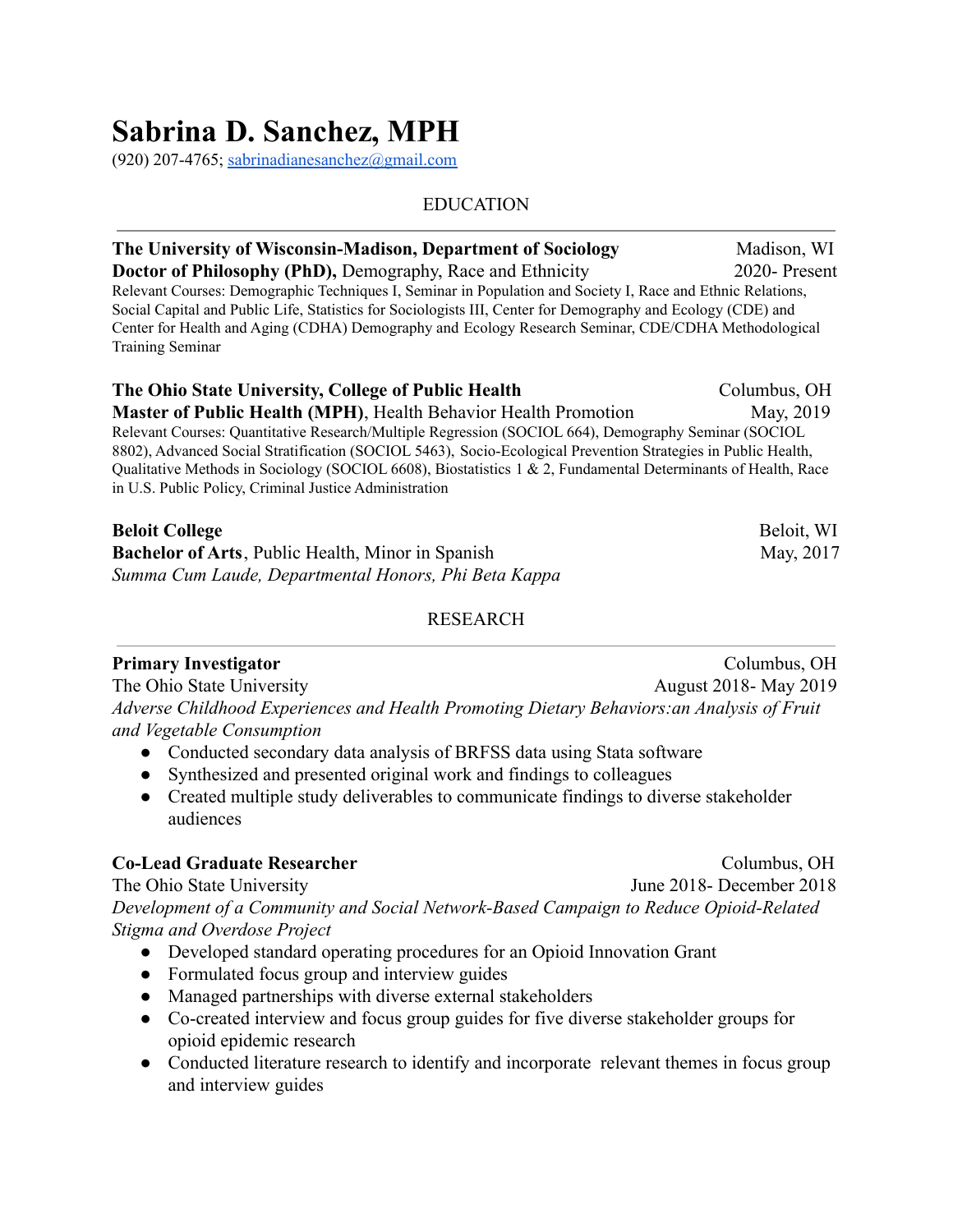### **Researcher** Beloit, WI

Beloit College July 2016 - July 2017 *Andrew W. Mellon Foundation Funded Project: Exploring the Experiences of Black Women in Primarily White Spaces*

- Examined the experiences of Black women at primarily white institutions in a collaborative research team, conducted under the mentorship of Dr. Nicole Truesdell
- Collaboratively developed qualitative guide content
- Conducted interviews and focus groups with women of diverse ethnic/racial communities

## **Primary Investigator Beloit**, WI

Beloit College February 2015 - July 2015

*Ronald E. McNair Funded Research: An Exploration of Experiences of Protective Factors against Racial Microaggressions in Youth*

- Examined the connections among race, racial stress in the form of racist experiences, self-esteem and locus of control in a sample of adolescents
- Developed study design, collected and quantitatively analyzed data
- Developed original, independent research under the mentorship of Dr. Suzanne Cox

# PROFESSIONAL EXPERIENCE

### **Project Manager** Columbus, OH The Ohio State University January, 2019- Present *Development of a Community and Social Network-Based Campaign to Reduce Opioid-Related Stigma and Overdose Project*

- Manage diverse internal and external stakeholder partners
- Train various research team members
- Ensure timely delivery of study deliverables
- Negotiate study deliverables with multiple diverse stakeholder groups
- Manage various relationships with community member participants, navigate/manage scheduling across partners, and participants
- Supervise all other team members
- Ensure and maintain cross-team communication
- Conduct interviews with diverse stakeholders, including law enforcement detectives, community members, and people who use injection drugs
- Recruit various community members from community settings and through managing stakeholder partnerships with salient community-based organizations

# **Practicum Intern** Columbus, OH

Equitas Health Institute for LGBTQ Health Equity June 2018- July 2018

- Developed culturally competent health messaging materials for the LGBTQ mammography campaign
- Assisted with cultural humility provider training evaluations
- Collaborated with healthcare organizations to schedule provider trainings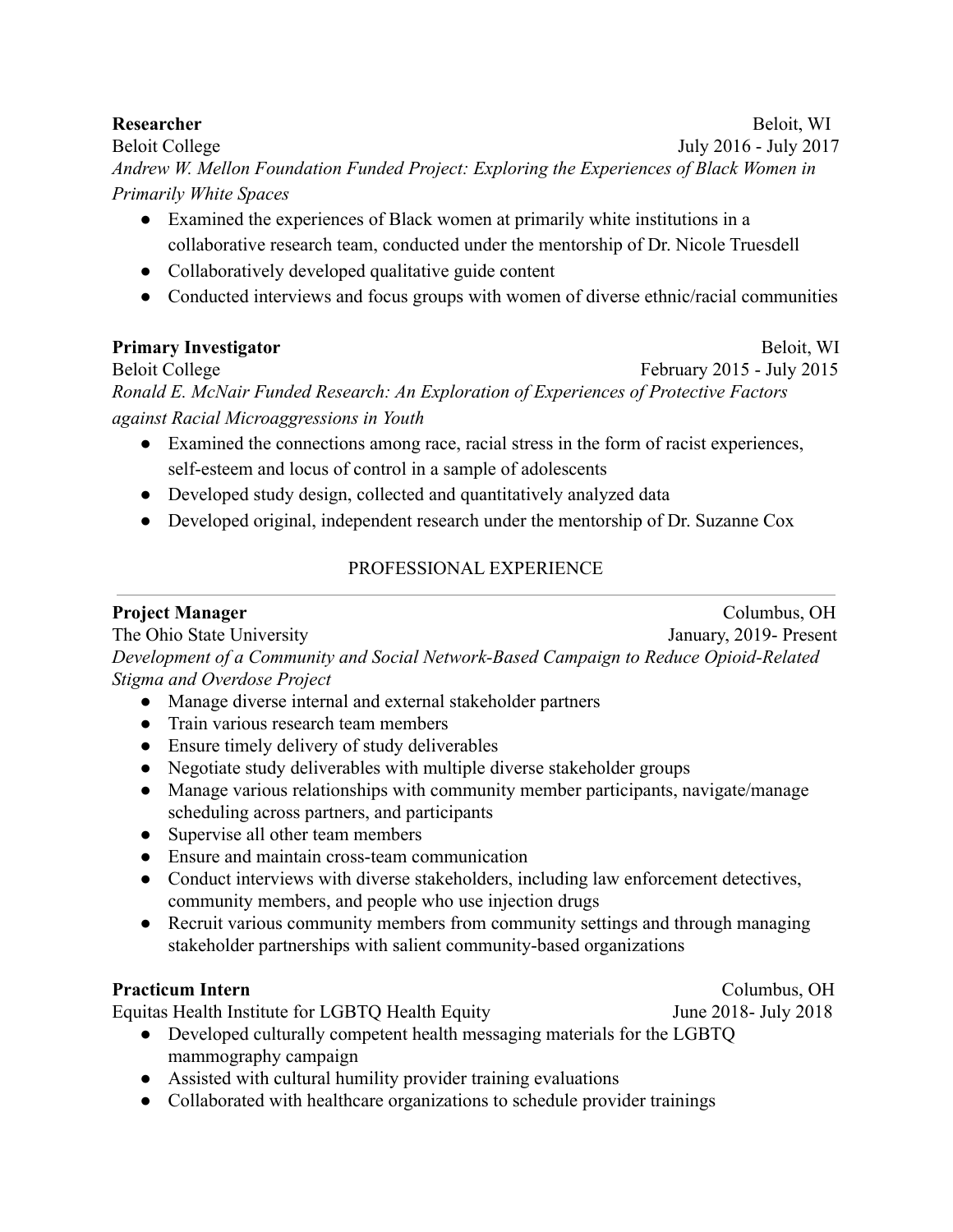### TEACHING EXPERIENCE

### **Teaching Assistant: The Role of Behavior in Health Columbus, Columbus, OH**

The Ohio State University August 2019 - Present

- Developed and facilitated lecture and in-class learning activity
- Grade, facilitate dialogue and feedback for 74 students
- Facilitate students' development of knowledge and skills

### Upward Bound Tutor and Senior Mentor **Beloit**, WI

Beloit College August 2013 - May 2017

- Tutored high school students throughout their high school careers in all subjects
- Assisted and advise students in applying to college
- Developed and conduct workshops to enhance the students' understanding of relevant social, academic, and financial concepts

### **1st Grade Summer School Teacher Milwaukee, WI Alle According to According the Milwaukee, WI Alle According to According the Milwaukee, WI Alle According to According the Milwaukee, WI Alle According to According the Milwa**

The Center for Urban Teaching May 2014 - August 2014

- Co-taught math and reading to a class of 26 first graders in Sherman Park, Milwaukee
- Co-taught a middle school physical science class to fifth through eighth graders
- Invented, revised, and conducted lesson plans

### AWARDS/SCHOLARSHIPS/FELLOWSHIPS/GRANTS

| 2017-2019 | Dean's Distinguished University Fellowship                              |
|-----------|-------------------------------------------------------------------------|
| 2013-2017 | Dean's List, Beloit College, Beloit, WI                                 |
| 2016      | Mellon Research Grant, Beloit, WI, \$4500                               |
| 2016      | Mortar Board National Senior Honor Society                              |
| 2015-2016 | Ronald E. McNair Scholar, Beloit College, Beloit, WI, \$2800 per summer |
| 2015      | Wisconsin Women in Government Scholarship, Madison, WI, \$3000          |
| 2014      | Susan Fulton Welty Award for outstanding potential in biology           |
|           |                                                                         |

### **SKILLS**

- Proficient in STATA and NVivo software
- Experience with moderating focus groups and conducting interviews
- Experience working with vulnerable and marginalized populations